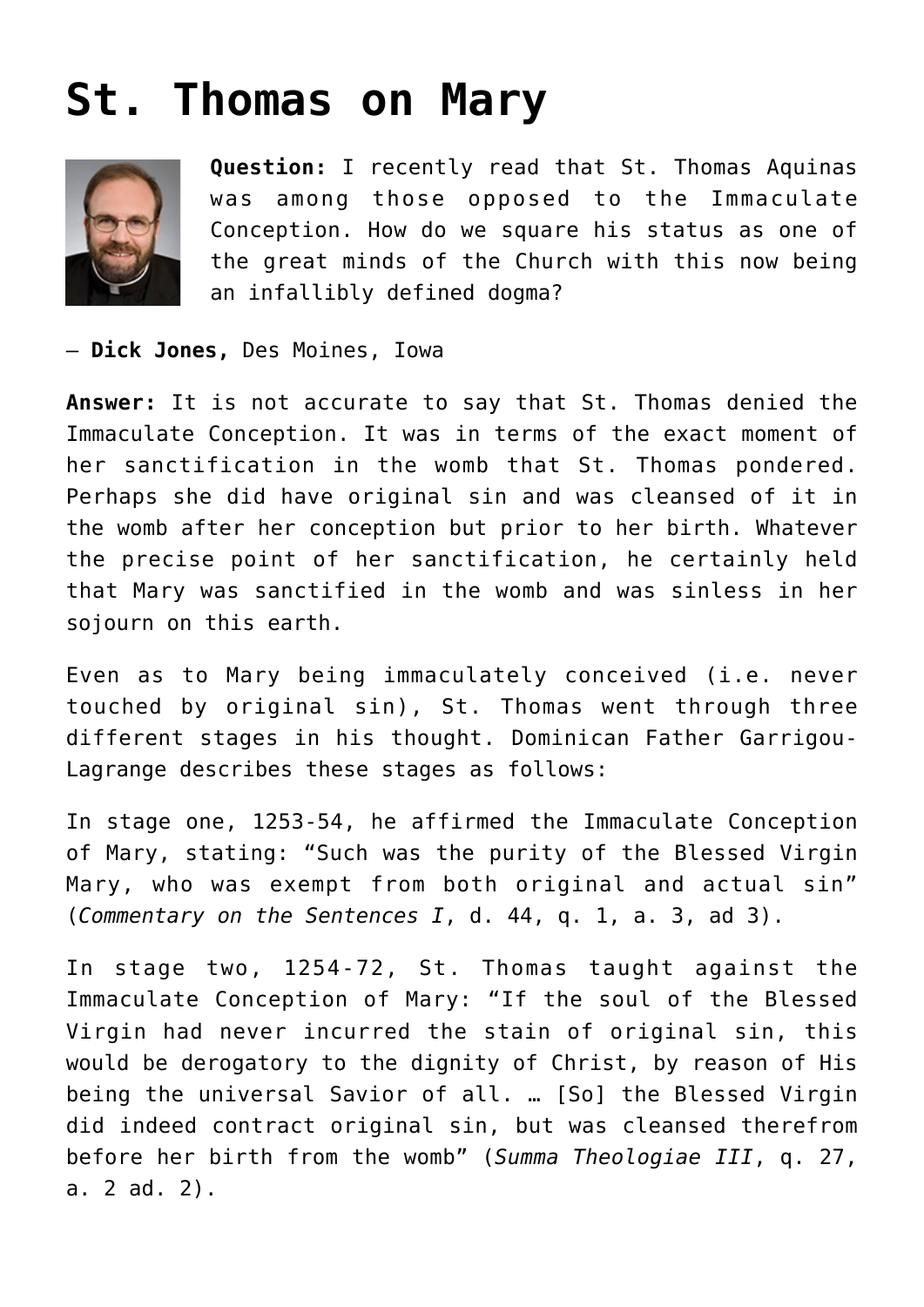In stage three, 1272-73, he returned to belief in the Immaculate Conception of Mary: "For she [the Blessed Virgin] was most pure because she incurred the stain neither of original sin nor of mortal sin nor of venial sin" (*Expositio super salutatione angelica*).

Hence St. Thomas' position in the Immaculate Conception should not be simplified, and he ends his life attesting that she was not touched by original sin.

As to the concern that so great a mind could err on this topic, remember that the Immaculate Conception of Mary was not a defined dogma at the time. St. Thomas was thus freer to speculate on this matter and obviously did. As we can see, his speculations were wide ranging and encompassed both views at different times. This need not be a problem; as a man of faith he pondered a truth not yet fully defined. Brilliant though he was, he was not omniscient, and he is not the Magisterium, which has since assured us that Mary was not touched by original sin.

## **Father and Son**

**Question:** Jesus says, "The Father is greater than I" (Jn 14:28), but we say in the creed at Mass that Jesus and the Father are consubstantial.

— **Paul VanHoudt,** Erie, Colorado

**Answer:** Jesus refers to his humanity in the passage you cite, not his divinity. In the Athanasian Creed, this is clarified. Jesus is "equal to the Father according to his divinity, and inferior to the Father according to his humanity." Your question reminds us that it is important when listening to Jesus to understand the mode in which he speaks. There is a similar need when interpreting the passage where Jesus says no one knows the Day of Judgement, not even the Son, only the Father (Mk 13:32). As God the Son he surely knows, but as man